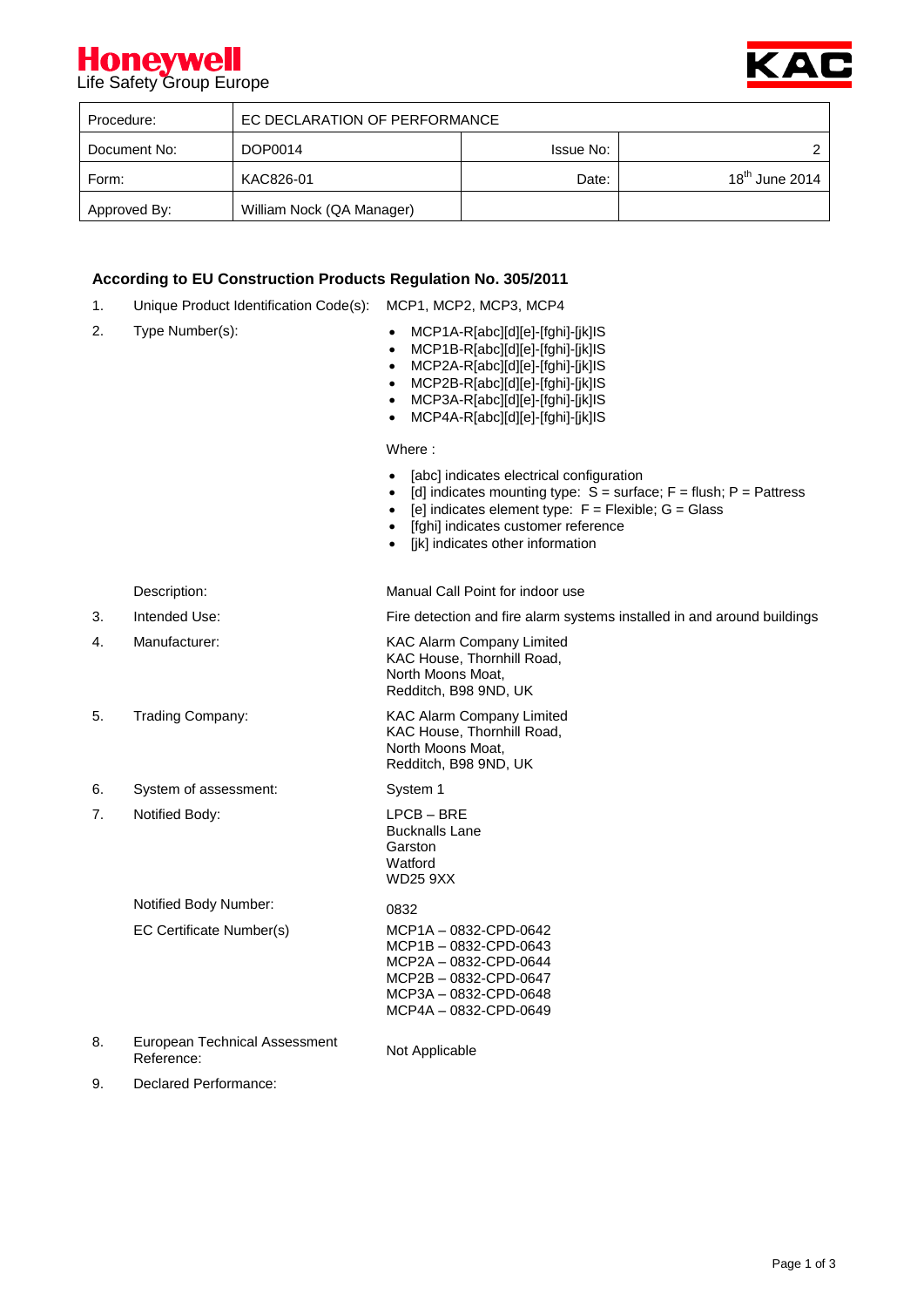## **Honeywell**<br>Life Safety Group Europe



| Procedure:   | EC DECLARATION OF PERFORMANCE |                  |                  |
|--------------|-------------------------------|------------------|------------------|
| Document No: | DOP0014                       | <b>Issue No:</b> | ົ                |
| Form:        | KAC826-01                     | Date:            | $18th$ June 2014 |
| Approved By: | William Nock (QA Manager)     |                  |                  |

| EN 54-11:2001/A1:2005 Fire Detection and Fire Alarm Systems - Manual Call Points |                                                                    |               |  |  |
|----------------------------------------------------------------------------------|--------------------------------------------------------------------|---------------|--|--|
| <b>Clause</b>                                                                    | <b>Description</b>                                                 | Performance   |  |  |
| 4.1.                                                                             | Compliance                                                         | Pass          |  |  |
| 4.2.                                                                             | Marking and data                                                   | Pass          |  |  |
| 4.3.                                                                             | Frangible element                                                  | Pass          |  |  |
| 4.4.                                                                             | Indicators for alarm condition                                     | Pass          |  |  |
| 4.5                                                                              | Reset facility                                                     | Pass          |  |  |
| 4.6                                                                              | <b>Test facility</b>                                               | Pass          |  |  |
| 4.7                                                                              | Construction and design                                            | Pass - Type A |  |  |
| 4.8                                                                              | Additional requirements for software controlled manual call points | n/a           |  |  |
| 5.1.                                                                             | General                                                            | Pass          |  |  |
| 5.2                                                                              | Operational performance                                            | Pass          |  |  |
| 5.3                                                                              | Function                                                           | Pass          |  |  |
| 5.4                                                                              | <b>Test facility</b>                                               | Pass          |  |  |
| 5.5                                                                              | Reliability                                                        | Pass          |  |  |
| 5.6                                                                              | Variation of supply                                                | Pass          |  |  |
| 5.7                                                                              | Dry heat (operational)                                             | Pass          |  |  |
| 5.8                                                                              | Dry heat (endurance                                                | Pass          |  |  |
| 5.9                                                                              | Cold (operational                                                  | Pass          |  |  |
| 5.10                                                                             | Damp heat cyclic (operational)                                     | Pass          |  |  |
| 5.11                                                                             | Damp heat cyclic (endurance)                                       | Pass          |  |  |
| 5.12                                                                             | Damp heat steady state (endurance)                                 | Pass          |  |  |
| 5.13                                                                             | Sulphur dioxide (SO2) corrosion (endurance)                        | Pass          |  |  |
| 5.14                                                                             | Shock (operational)                                                | Pass          |  |  |
| 5.15                                                                             | Impact (operational)                                               | Pass          |  |  |
| 5.16                                                                             | Vibration, sinusoidal (operational)                                | Pass          |  |  |
| 5.17                                                                             | Vibration, sinusoidal (endurance)                                  | Pass          |  |  |
| 5.18                                                                             | Electromagnetic compatibility (EMC) (operational)                  | Pass          |  |  |
| 5.19                                                                             | Enclosure protection                                               | Pass          |  |  |

We hereby declare that the product identified above meets the requirements of the following EC Directives and therefore qualify for free movement within markets comprising the European Union (EU) and the European Economic Area (EEA): -

| <b>ATEX Directive, 94/9/EC</b> |                |
|--------------------------------|----------------|
| Conforms to:                   | EN 50020: 2002 |
| Notified Body:                 | Sira           |

#### **Conforms to:**

- EMC Directive 2004/108/EC
- Low Voltage Directive (LVD) 2006/95/EC
- RoHS Directive 2011/65/EU
- WEEE Directive 2012/19/EU

### **Approved Accessories: -**

- SR Surface Mounting Box
- SR1T Surface Mounting Box c/w 1 Terminal
- SR2T Surface Mounting Box c/w 2 Terminals
- SR3T Surface Mounting Box c/w 3 Terminals
- SR4T Surface Mounting Box c/w 4 Terminals